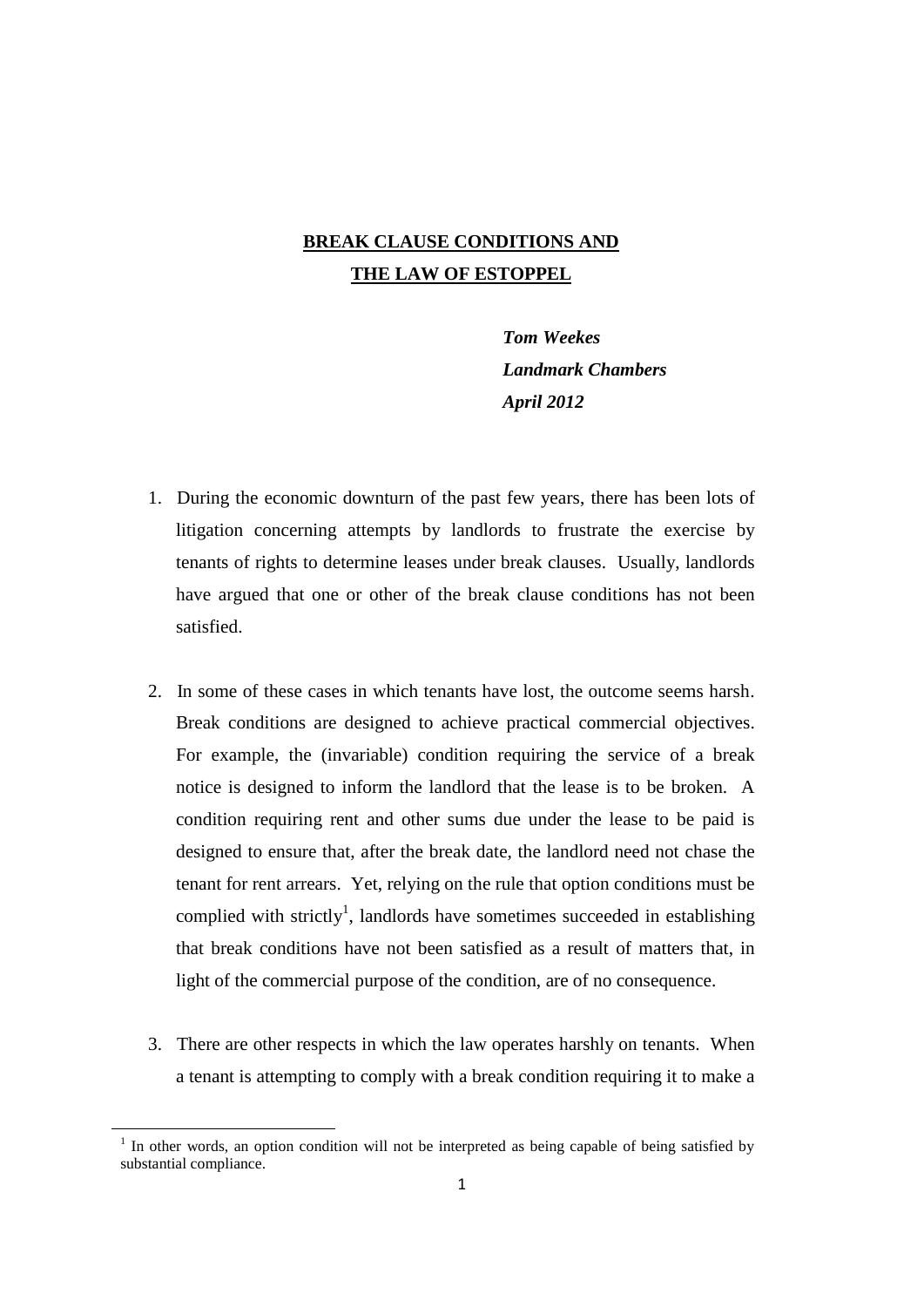payment, the tenant, sensibly, will often err of the side of caution and pays a greater sum than he thinks is actually due. Yet, after the break date, it probably has no entitlement (under the law of restitution or otherwise) to recover any overpayment<sup>2</sup>. Also, the cogs of the law work slowly. A dispute over whether a tenant has succeeded in determining a lease under a break clause may be tried many months, or even several years, after the tenant has vacated the premises in the belief that the lease has come to an end.

4. It is therefore welcome that two recent cases have added to tenants' (rather limited) legal armoury when faced with an unmeritorious attempt by a landlord to dispute that a break condition has been satisfied. Those cases raise the possibility that a landlord will be estopped from relying upon a tenant's failure to comply with a break condition.

## **MW TRUSTEES V TELULAR**

**.** 

5. In MW Trustees Ltd v Telular Corporation [2011] EWHC 104 (Ch), [2011] L&TR 19 a break clause permitted the tenant to determine the lease on giving 6 months' notice. The lease provided that any notice:

> *"...shall be valid only if...it is sent by special delivery post or delivered by hand"*.

6. The tenant delegated the task of serving the break notice, not to a lawyer, but to its Director of Administration (Ms Voltz). Ms Voltz overlooked that the freehold had changed hands. So, initially, she addressed and sent the notice to the landlord's predecessor in title. After the landlord's predecessor in title had responded by reminding Ms Voltz that it had sold the freehold, she sent

<sup>&</sup>lt;sup>2</sup> See Woolwich Equitable BS v IR Commrs [1993] AC 70, per Lord Goff at page 172 ("The law of restitution] might have developed so as to recognise a *condictio indebiti* - an action for the recovery of money on the ground that it was not due. But it did not do so. Instead, as we have seen, there developed common law actions for the recovery of money paid under a mistake of fact, and under certain forms of compulsion"); Kleinworth Benson v Lincoln City Council [1999] 2 AC 349, per Lord Hope at page 410 ("Cases where the payer was aware that there was an issue of law which was relevant but, being in doubt as to what the law was, paid without waiting to resolve that doubt may be left on one side. A state of doubt is different from that of mistake. A person who pays when in doubt takes the risk that he may be wrong – and that is so whether the issue is one of fact or of law"); and the discussion in Marine Trade SA v Pioneer Freight Futures Co Ltd [2009] EWHC 2656 (Comm).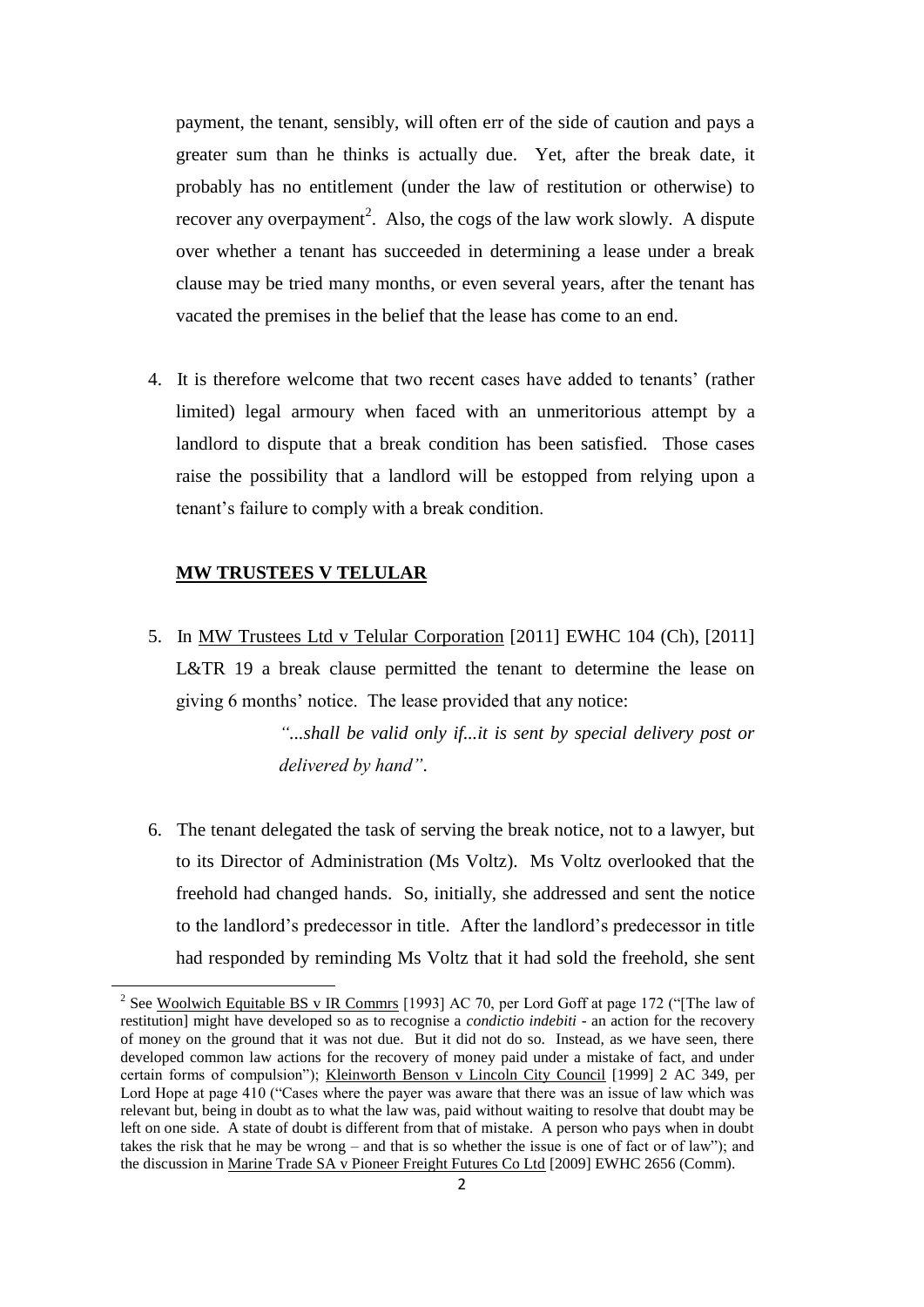an email to one of the three current joint landlords. That email attached a copy of the notice addressed to the landlords' predecessor in title and stated: *"If you could let me know the necessary steps to appropriately terminate our*  Lease on the Break Date, I would greatly appreciate it." That landlord forwarded the email, again attaching the notice, to the landlords' managing agents. Those managing agents sent an email to Ms Voltz which stated that:

> *"Dear Ms Voltz, We accept the attached letter and can confirm we are happy for you to break the Lease, however please could you re-address the letter to [the current landlord]*".

- 7. The tenant did not re-address the letter. It did nothing more.
- 8. Accordingly, the tenant, not had only mis-identified the landlord in the break notice, but it had failed to comply with the condition that any notice must be served by special delivery post or delivered by hand. The misaddressed notice had been served only by email. Nevertheless, the tenant succeeded. The judge (Peter Smith J) held that the landlord was estopped from disputing that the notice had been served in the prescribed way because their managing agents had stated in the email to Ms Voltz: *"we accept the attached letter*". That was held to amount to a representation that the managing agents (acting on behalf of the landlords) accepted the validity of the notice. The judge rejected the landlord's counsel's submission that, by stating that they "accepted" the letter, they were only acknowledging service (he described that submission as "ingenious").
- 9. The tenant had relied upon the managing agents' representation that the notice was valid by not serving a fresh notice. An estoppel was thereby created. So the landlord could not dispute that a valid break notice had been served.

## **AVOCET V MEROL**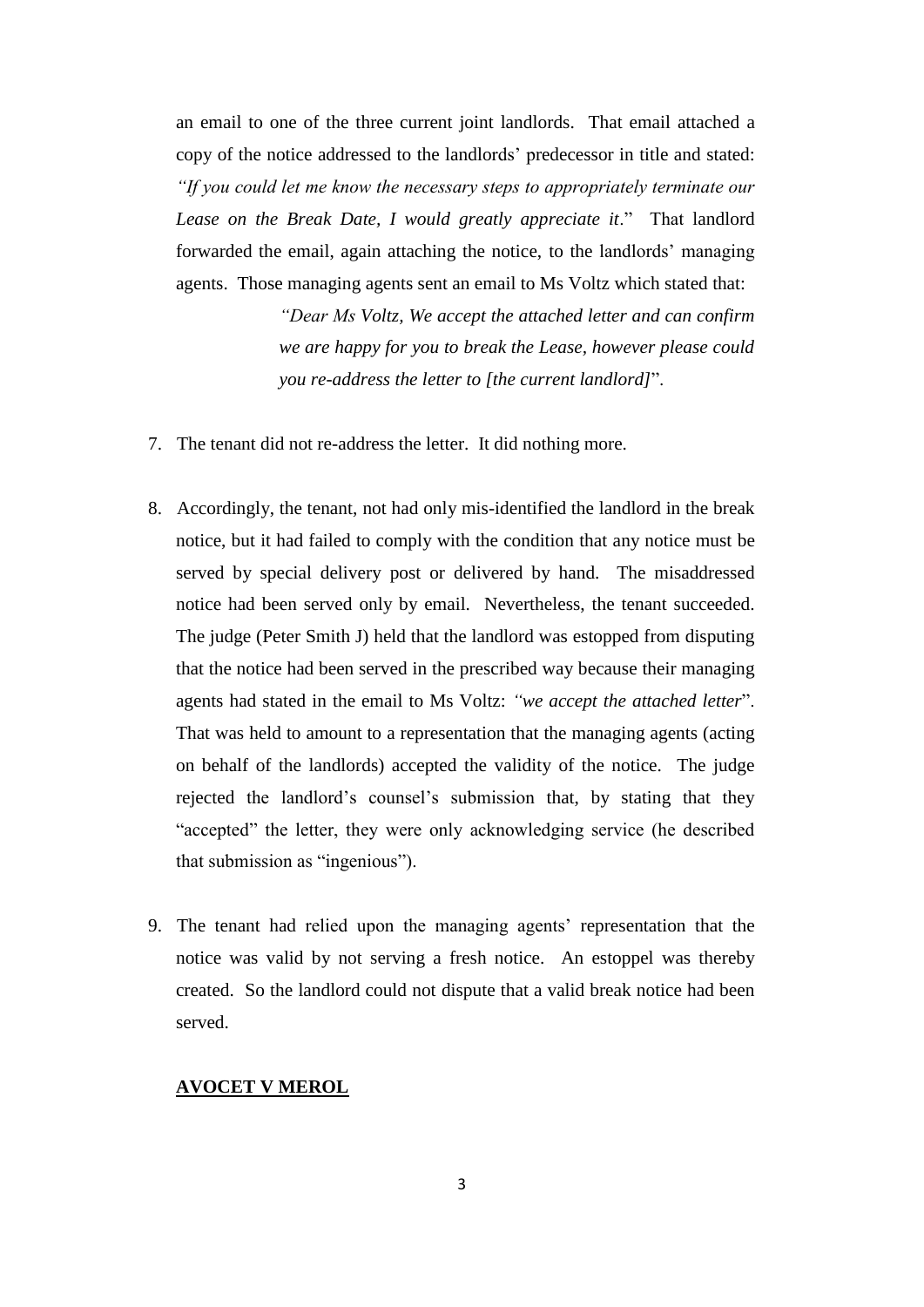10. In Avocet Industrial Estates LLP v Merol Ltd [2011] EWHC 3422 (Ch), [2012] 14 EG 64 a break clause provided that:

> *"A Break Notice shall be of no effect if...at the Break Date any payment under this lease due to have been paid on or before that date, has not been paid*...".

11. The tenant served a break notice under cover of a letter which stated that the tenant was not aware of any breach of the lease; and, in particular, that the tenant believed that it was up to date with the rent. The day before the break date the tenant sent the landlord a cheque to cover the sums that it believed had fallen due in the interim. A covering letter stated:

> *"We are not aware of there being any payments which are due to have been made under the Lease on or before the Break Date and which have not been paid...*

> *We reiterate that we are entitled to exercise our right to Break*  and to bring the Lease to an end in this way. We further *reiterate that we believe that there are no outstanding sums due to you under the Lease..."*

- 12. But the tenant had overlooked something. The lease required interest to be paid on late payments of rent. Over the years, some rent instalments had been paid late. There was a piddling amount of interest due - perhaps as little as £130. The landlord relied upon that fact to dispute that the tenant had broken the lease. That argument succeeded. The judge (Morgan J) pronounced the result harsh. But he said that the law had required him to find for the landlord.
- 13. Apart from the strikingly unjust outcome of the case, Avocet is of interest because the tenant, in fact, came very close to succeeding on the ground that the landlord was estopped from relying upon the tenant's failure to comply with the break condition.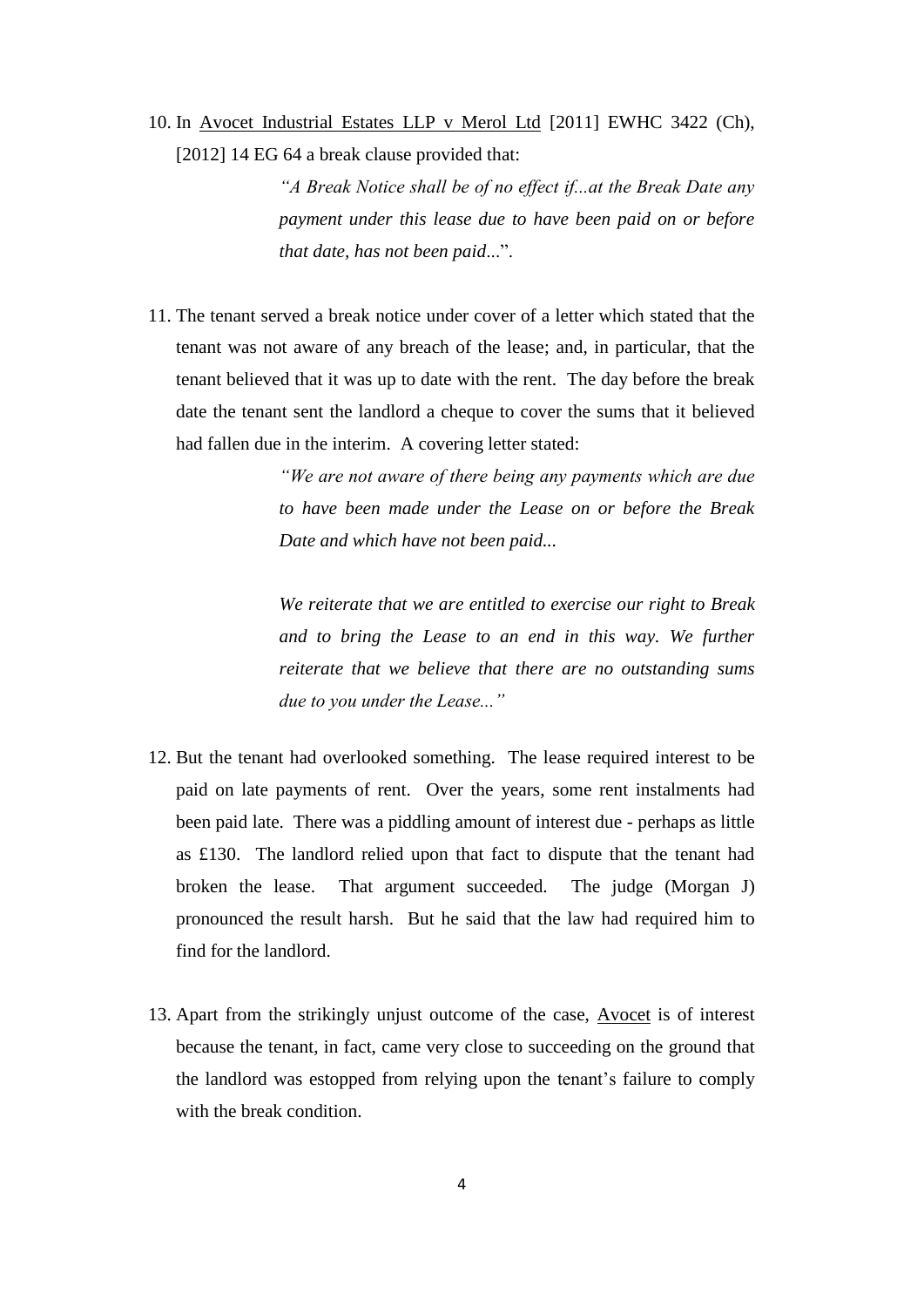- 14. The tenant acknowledged that, generally speaking, English law imposes no obligation to bring difficulties or defects to the attention of a contract partner or, for that matter, a stranger<sup>3</sup>. However, there are some circumstances in which a person is regarded as under a duty to speak out. In those situations, a failure to speak out may be interpreted as an implied representation capable of creating an estoppel. One such situation is where a man sees another proceeding under a mistaken view of his proprietary or legal rights. For example, if a man sees another building on his land in the mistaken belief that he owns that land, if he fails to say anything a proprietary estoppel may prevent him subsequently relying on his title.
- 15. An estoppel can also arise where a man sees another proceeding under a mistaken view, not of his proprietary rights, but of his contractual rights. Such as where a man sees his contractual partner proceeding under a mistaken view that he has complied with a contractual term.
- 16. In Tradax Export SA v Dorada Compania SA (the "Lutetian") [1982] 2 Lloyds Rep 140 charter-party provided that the owner could withdraw the vessel if the charterer failed to make a payment by a certain date. The charterer attempted to make that payment but, due to a mistake in calculating that payment, paid too little. From the communications between the owner and the charterer, the owner was aware of the mistake. Ordinarily, where a charterer has tendered too little hire, the owner will point that out. However, in this case, the owner kept quiet because he wanted to rely upon the underpayment to terminate the charter-party. That is what he purported to do. The attempt to terminate the charter-party failed. It was held that, by failing to speak out and correct the charterer's mistaken calculation of the

**.** 

<sup>&</sup>lt;sup>3</sup> In <u>ING Bank NV v Ros Roca SA</u> [2011] EWCA Civ 353, [2012] 1 WLR 472 Rix LJ said at page 497 that: *"Outside the insurance context, there is no obligation in general to bring difficulties and defects to the attention of a contract partner or prospective contract partner. Caveat emptor reflects a basic facet of English commercial law (the growth of consumer law has been moving in a different direction). Nor is there any general notion, as there is in civil law, of a duty of good faith in commercial affairs, however much individual concepts of English common law, such as that of the reasonable man, and of waiver and estoppel itself, may be said to reflect such a notion. In such circumstances, silence is golden, for where there is no obligation to speak, silence gives no hostages to fortune"*.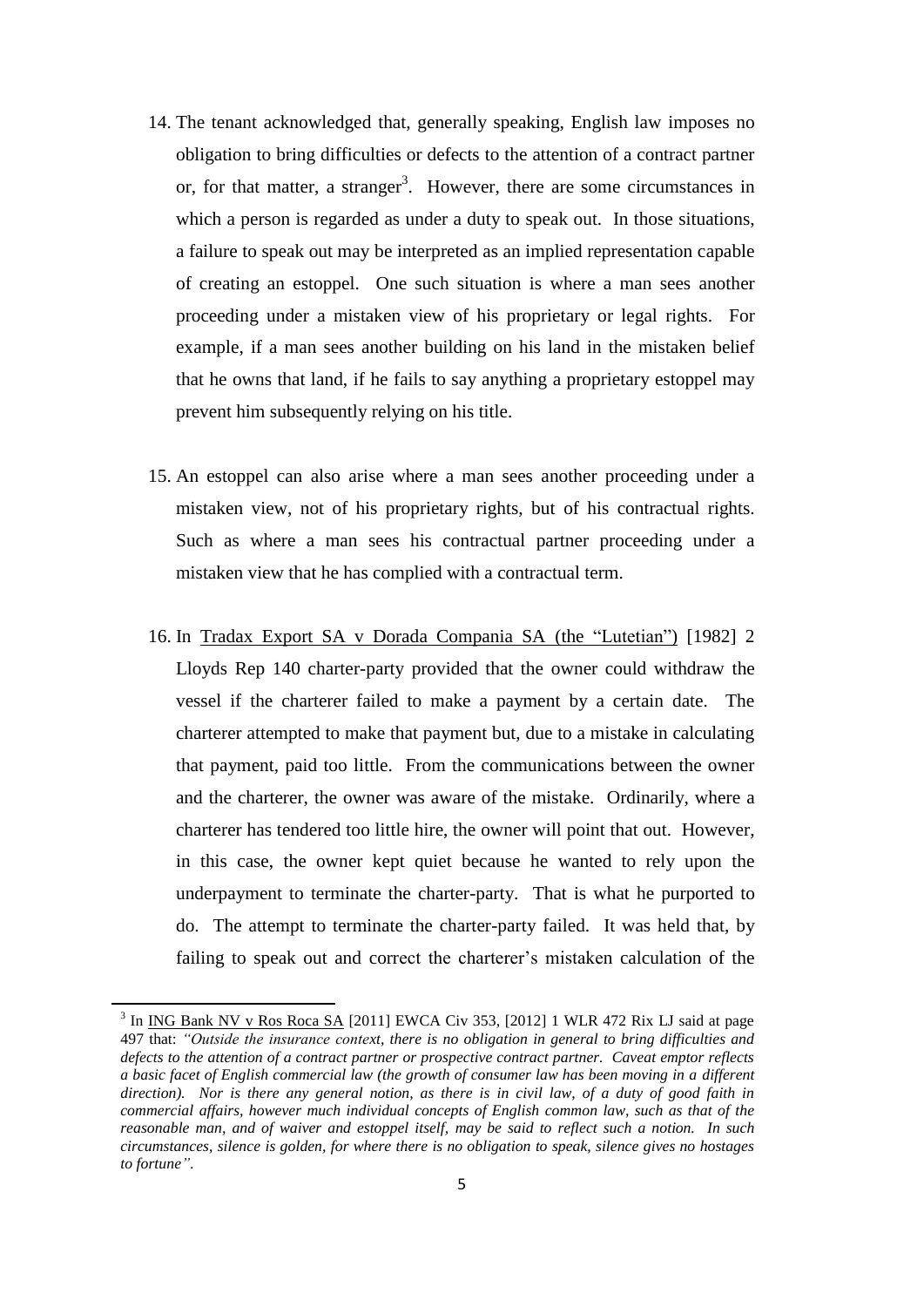sum due, the owner had become estopped from relying on that underpayment. Bingham J said at page 158 that:

> "The relationship of owner and charterer is not one of utmost good faith. One must be careful not to impute unrealistically onerous obligations to those who may choose to conduct their relations in a tough and uncompromising way. There is nonetheless a duty not to conduct oneself in such a way as to mislead. I have no doubt that that the owners knew that the charterers believed they had paid the right amount. It was their duty, acting honestly and responsibly, to disclose their own view to the charterers. They did not do so and indeed thwarted the charterers' attempts to discover their views. Their omission to disclose their own calculation led the charterers to think, until a very late stage, that no objection was taken to the calculation. It would in my view be unjust in the circumstances if the owners could rely on the incorrectness of a deduction which they had every opportunity to point out at an earlier stage and which their failure to point out caused the charterers to overlook."

- 17. In Avocet, Morgan J accepted the tenant's submission that The Lutetian established that, when the tenant stated to the landlord that it believed that it had paid all that was due under the lease, the landlord was subject to a duty, if it knew that the tenant had miscalculated the amount, to correct that mistake. However, the judge held that the type of estoppel relied upon by the tenant (i.e. an estoppel by representation created through silence) could arise only if the landlord, at the time of the tenant's communications, (subjectively) knew, or at least suspected, that the tenant had miscalculated. The judge made a finding that the landlord, at that time, did *not* know about the outstanding interest. So an estoppel could not arise.
- 18. The tenant in Avocet has been granted permission to appeal. In the Court of Appeal, might there be some other way in which the tenant might put its case on estoppel?
- 19. It might be thought that there is much to be said for a rule that an estoppel can arise by silence or acquiesce only in respect of things that the estopped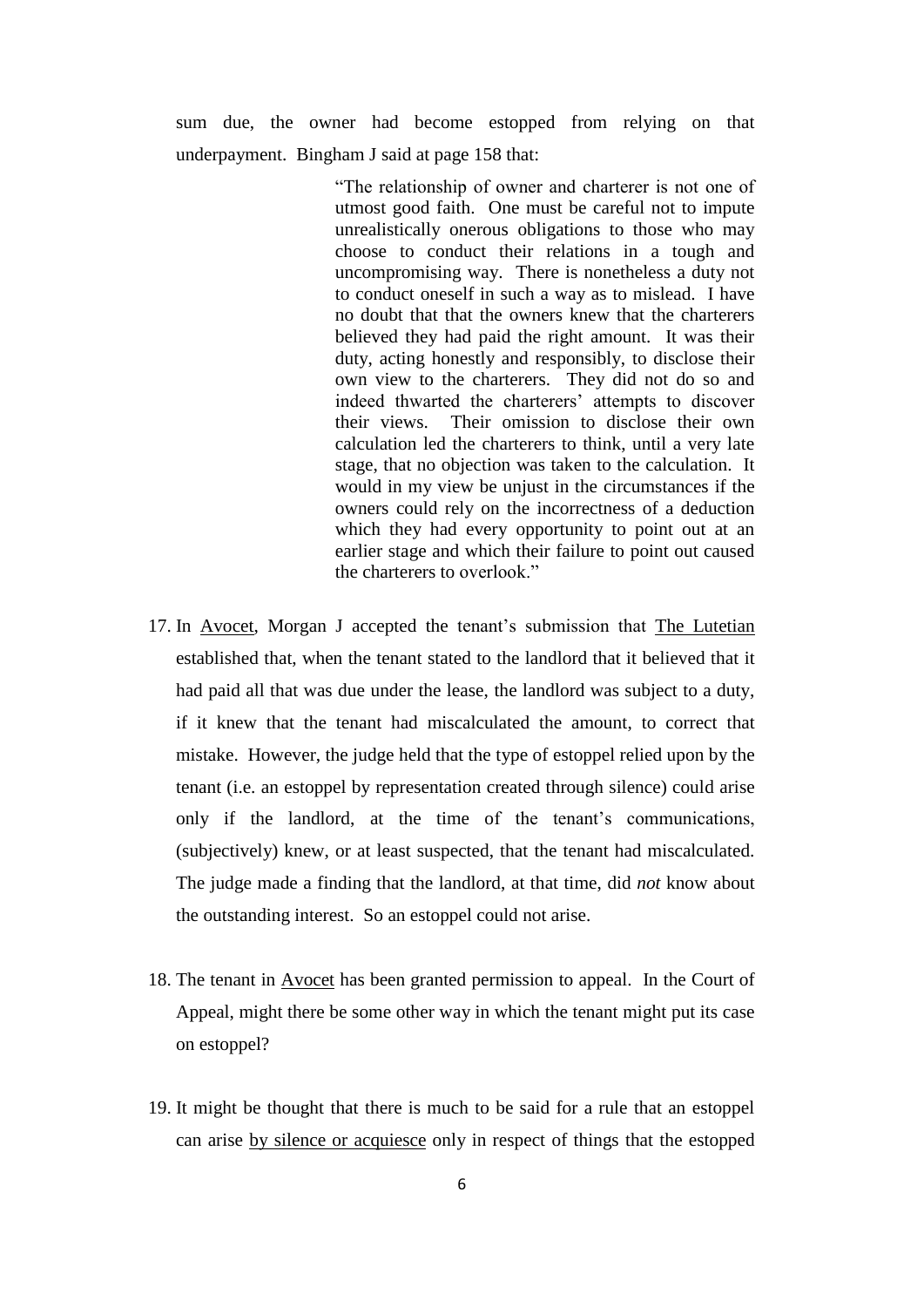person knows about. However, in relation to waiver/equitable forbearance/promissory estoppel, there are several cases (mainly in a shipping context) in which an estoppel has been held to have been created as a result of passive acquiescence even though the estopped person did *not* know about the defect or contractual non-compliance that he became estopped from relying upon. Some of these cases date from the 1970s. For example, in Bremer v Mackprang [1979] 1 Lloyds Rep 221 sellers under a contract for the sale of soya bean meal served on the buyers a notice which they were not contractually entitled to serve. The buyers raised no objection to the notice. As a result, they were held to have waived the defect. Lord Denning MR said at page 225 that: *"If a buyer, who is entitled to reject goods or documents on the ground of a defect in the notices or the timing of them, so conducts himself as to lead the seller reasonably to believe that he is not going to rely on any such defect - whether he knows of it or not - then he cannot afterwards set up the defect as a ground for rejecting the goods or documents when it would be unfair or unjust to allow him to do so"*(my emphasis)<sup>4</sup>.

20. In Avocet the tenant's case on estoppel could, perhaps, be reformulated. It might be said that the landlord's failure to respond to the tenant's assertion that it had paid everything that was due gave rise, constituted, not an implied representation that it agreed with that fact, but an implied promise that the landlord would not rely upon its strict legal rights to dispute that fact if it turned out not to be true. That would bring Avocet within the waiver/equitable forbearance/promissory estoppel line of cases.<sup>5</sup>

1

<sup>&</sup>lt;sup>4</sup> See also Bremer v Vanden [1978] 2 Lloyds Rep 109, Euro Brokers Holdings Ltd v Monecur (London) Ltd (2002) EWCA Civ 1068, and Flacker Shipping Ltd v Glencore Grain Ltd ("The Happy Day") [2002] EWCA Civ 1068, [2003] 1 CLC 537.

 $5$  There has been another recent break condition case in which an estoppel argument was considered. In PCE Investors Ltd v Cancer Research UK [2012] EWHC 884 (Ch) a tenant's break clause provided that, as a condition of determining a lease, the tenant must have paid the rents reserved and demanded up to the break date. The break date fell on 11 October 2010. On the preceding quarter day (29 September 2010), the tenant, instead of paying the entirety of the rent for the forthcoming quarter (as it should have done), paid only the rent for the period between that date and the break date. However, just before that quarter day, the tenant had sent an email to the landlord's managing agents, which stated *"please confirm that this is the correct basis for calculating the liability for the short period"*. The agents did not respond. The tenant contended that it was arguable that that landlord was estopped from disputing that the tenant had not complied with the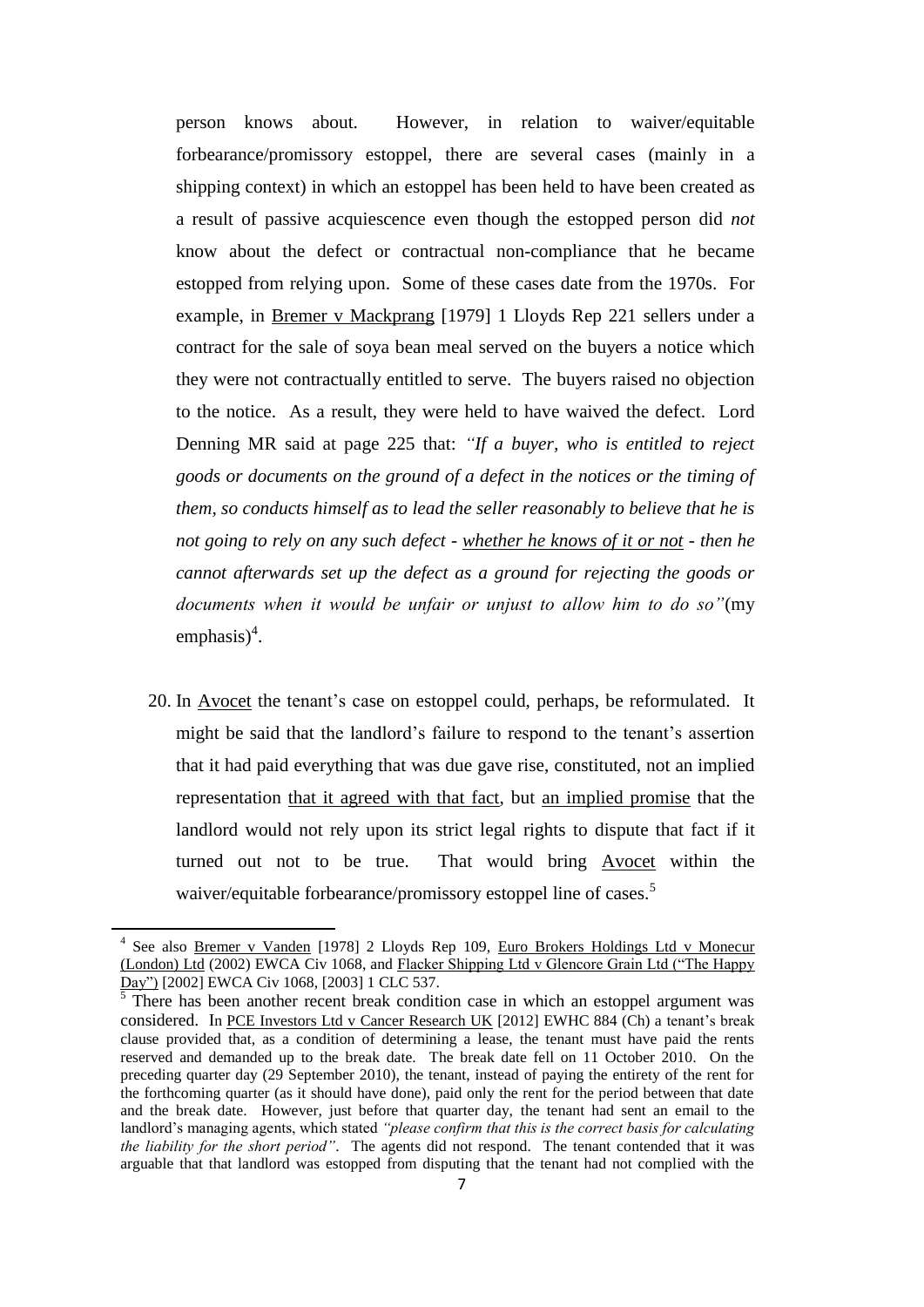## **CONCLUSION**

**.** 

- 21. Avocet will, no doubt, increase the tactical manoeuvring between landlords and tenants before the break date. Tenants should state to landlords their belief that they have complied with any break conditions. They should explain that they are proceeding on that assumption. In response, landlords should probably inform tenants that they reserve the right to rely upon any non-compliance with any break condition; and that, in that regard, the tenant should place no reliance upon any failure by the landlord to point out any respect in which a condition has not been complied with.
- 22. The need for all this legalistic manoeuvring is obviously good for us. The law also works well for landlords looking for technical and unmeritorious ways of preventing the exercise by tenants of rights under break clauses to determine leases. However, does this not indicate that the law concerning break notice conditions is unsatisfactory? Whether a tenant succeeds in breaking a lease often depends, not on anything relating to the commercial purpose of a break condition, but on how successful his lawyers are in playing (what can have the appearance of) a rather legalistic and technical game. Is it time to change the law? In New Zealand and in some Australian states (New South Wales, Queensland and Western Australia) legislation confers on the Court jurisdiction to grant relief from a failure to comply with certain types of option condition. Perhaps, statute should confer on English Courts a similar ability to grant relief from a failure to comply with a break condition.

payment condition. Relying on Avocet, the tenant said that the landlord had a duty to speak out to correct the tenant's mistaken belief that it was only required to pay the rent for the period between the quarter day and the break date. And, given the landlord's failure to correct that view, the landlord was estopped from disputing that the payment condition had been satisfied. Peter Smith J rejected that argument. The landlord had sent the tenant an invoice demanding the full quarter's rent. So the landlord's silence in response to the tenant's email could not constitute an implied representation that it agreed with the tenant's view that a lesser sum was payable. The judge also said that the question whether all or only part of the quarter's rent was payable was, not to an issue of fact, but a legal question that was a matter of debate. That was not an appropriate subject matter for an estoppel.